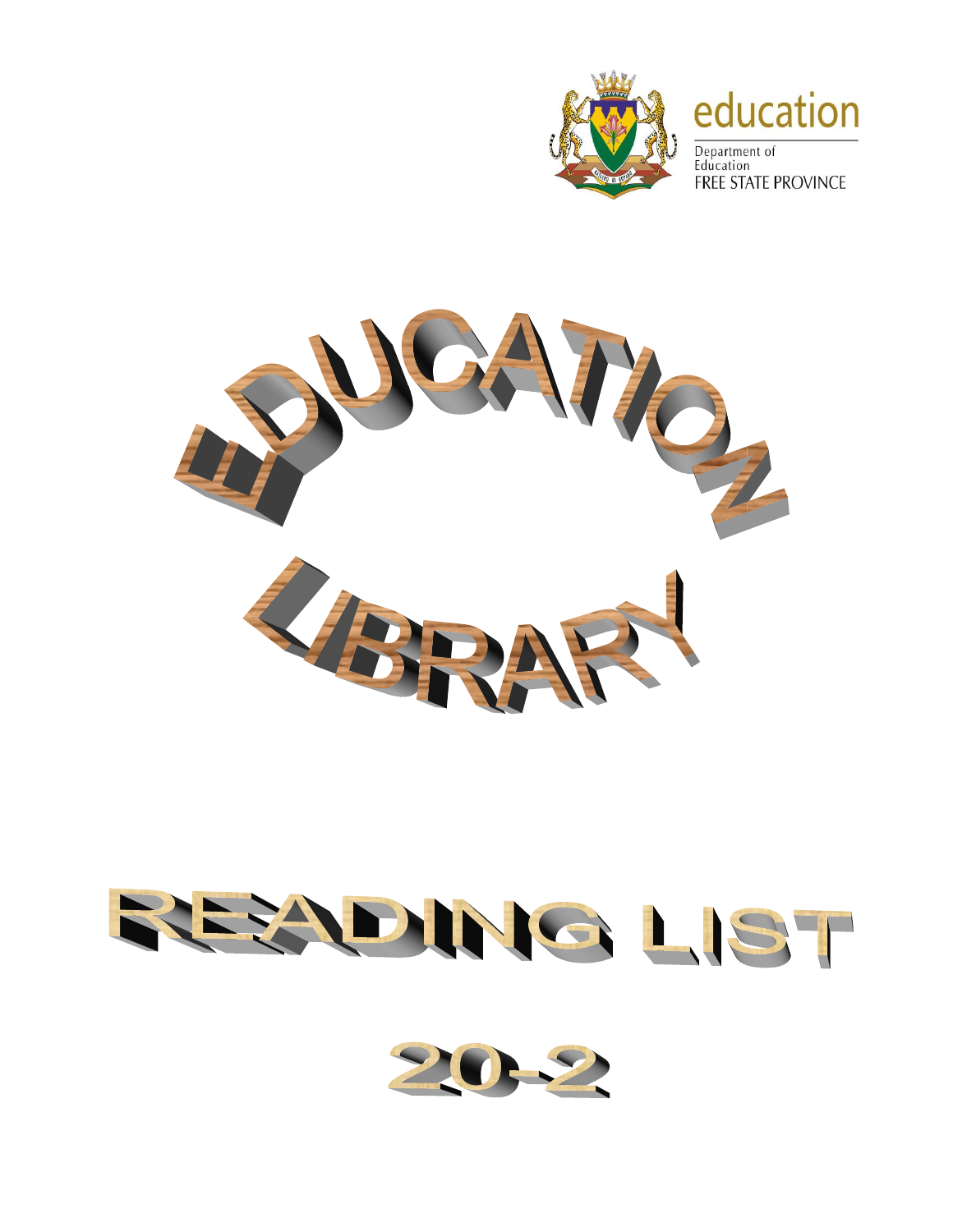## **Copies are available on request, with submission of NUMBER of LIST and ARTICLE from:**

Education Library Ground Floor, Syfrets Building

*Tel*: 051-404-8467 *Fax*: 086-615-2502 *E-mail*: [E.Mostert@fseducation.gov.za](mailto:E.Mostert@fseducation.gov.za)

| <b>ACHIEVEMENT</b> | $1/20-2$   | HITT, DH                                                                                                                                                              |
|--------------------|------------|-----------------------------------------------------------------------------------------------------------------------------------------------------------------------|
|                    |            | Investigating the relationship between turnaround principal competencies and student                                                                                  |
|                    |            | achievement.                                                                                                                                                          |
|                    |            | NASSP Bulletin, 103(3), Sep 19, pp 189-208                                                                                                                            |
|                    | $2/20-2$   | LUMANDI, R I                                                                                                                                                          |
|                    |            | Taming the tide of achievement gap by managing parental role in learner discipline:                                                                                   |
|                    |            | how can parents as stakeholders in the school ensure that learners are disciplined for                                                                                |
|                    |            | the school environment, in order to tame the tide of achievement gap?                                                                                                 |
|                    |            | SA Journal of Education, 39 (Supplement 1), Sep 19, 10pp                                                                                                              |
| <b>ASSESSMENT</b>  | $3/20 - 2$ | FRISELLA, C                                                                                                                                                           |
|                    |            | Measuring that matters: new approaches evaluate learning that lies outside of                                                                                         |
|                    |            | traditional assessment.                                                                                                                                               |
|                    |            | Empowered Learner, 3(3), Oct 19, pp 16-23                                                                                                                             |
|                    | $4/20 - 2$ | WATSON, M                                                                                                                                                             |
|                    |            | Student growth measures: what we've been missing: grade-level assessments reveal                                                                                      |
|                    |            | only a small slice of student learning.                                                                                                                               |
|                    |            | Phi Delta Kappan, 101(4), Dec 19/Jan 20, pp 52-56                                                                                                                     |
| <b>BOOKS</b>       | $5/20-2$   | KIMMEL, SC                                                                                                                                                            |
|                    |            | "It was the word 'scrotum' on the first page": educators' perspectives of                                                                                             |
|                    |            | controversial literature.                                                                                                                                             |
|                    |            | Journal of Teacher Education, 70(4), Sep/Oct 19, pp 335-346                                                                                                           |
| <b>BULLYING</b>    | $6/20-2$   | <b>ENGLANDER, E</b>                                                                                                                                                   |
|                    |            | Looking at bullying in context: educators need to know when and how to probe deeper                                                                                   |
|                    |            | into students conflicts – especially in the case of cyberbullying.                                                                                                    |
|                    |            | Educational Leadership, 77(2), Oct 19, pp 54058                                                                                                                       |
| <b>BULLYING</b>    | $7/20-2$   | JACOBS, L                                                                                                                                                             |
| (Teachers)         |            | Educators' subjective experiences of workplace bullying within a perceived<br>neoliberalist education system: value of this study lies in the awareness that it could |
|                    |            | raise among managers in the education system of how the system actually influences                                                                                    |
|                    |            | their mind-set and actions.                                                                                                                                           |
|                    |            | SA Journal of Education, 39(4), Nov 19, 9pp                                                                                                                           |
| <b>CAREERS</b>     | $8/20 - 2$ | JONCK, P                                                                                                                                                              |
|                    |            | Exploring career choice anxiety of Grade 10 learners in the Free State Province,                                                                                      |
|                    |            | South Africa.                                                                                                                                                         |
|                    |            | Journal of Educational Studies, 18(1), 2019, pp 64-81                                                                                                                 |
| <b>CITIZENSHIP</b> | $9/20 - 2$ | DAVIDS, N                                                                                                                                                             |
|                    |            | Schools as restorative spaces for democratic citizenship education.                                                                                                   |
|                    |            | Journal of Education, issue 77, pp 79-93                                                                                                                              |
|                    | $10/20-2$  | KATZARSKA-MILLER, I                                                                                                                                                   |
|                    |            | Educating for global citizenship: lessons from psychology.                                                                                                            |
|                    |            | Childhood Education, 95(6), Nov/Dec 19, pp 24-33                                                                                                                      |
| <b>COACHES</b>     | $11/20-2$  | MOODY, M S                                                                                                                                                            |
|                    |            | If instructional coaching really works, why isn't it working? : schools must build a                                                                                  |
|                    |            | system of coaching rather than relying on individual coaches to carry the load.                                                                                       |
|                    |            | Educational Leadership, 77(3), Nov 19, pp 30-35                                                                                                                       |
|                    |            |                                                                                                                                                                       |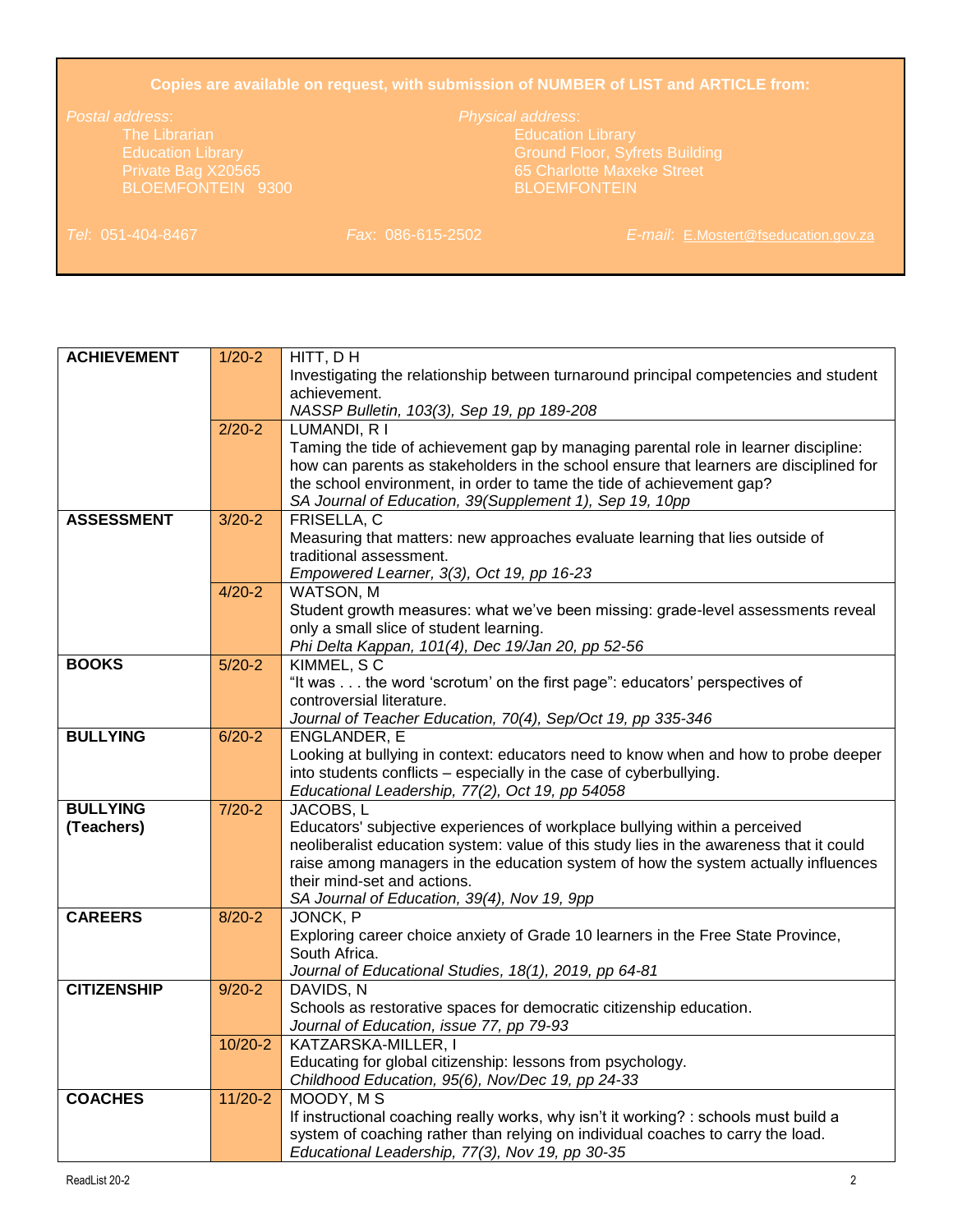| <b>COACHES</b>         | $12/20 - 2$ | KNIGHT, J                                                                                                                                                             |
|------------------------|-------------|-----------------------------------------------------------------------------------------------------------------------------------------------------------------------|
| (Teachers)             |             | Why teacher autonomy is central to coaching success: to foster improvement and                                                                                        |
|                        |             | responsible accountability, instructional coaches must honour teachers" choices and                                                                                   |
|                        |             | discretion.                                                                                                                                                           |
|                        |             | Educational Leadership, 77(3), Nov 19, pp 14-20                                                                                                                       |
| <b>CREATIVITY</b>      | 13/20-2     | TKACHUK, A                                                                                                                                                            |
|                        |             | Creativity as visual thinking: mobile art school in Kenya.                                                                                                            |
|                        |             | Childhood Education, 95(5), Sep/Oct 19, pp 24-33                                                                                                                      |
| <b>DISABILITIES</b>    | $14/20-2$   | TAYLOR, KLH                                                                                                                                                           |
|                        |             | Disfluent font can hinder sight-word acquisition in students with intellectual disability.                                                                            |
|                        |             | Remedial and Special Education, 40(5), Sep/Oct 19, pp 289-297                                                                                                         |
| <b>ECD</b>             | $15/20-2$   | RENTZOU, K                                                                                                                                                            |
|                        |             | Early childhood workforce initiative: a hub of empowerment and support.                                                                                               |
|                        |             | Childhood Education, 95(6), Nov/Dec 19, pp 59-65                                                                                                                      |
| <b>EDUCATION</b>       | 16/20-2     | WOLHUTER, C                                                                                                                                                           |
|                        |             | Recasting & rethinking Education 01 in South Africa: imperatives for making education                                                                                 |
|                        |             | more relevant, responsive, and authentic.                                                                                                                             |
|                        |             | Journal of Education, issue 76, pp 5-22                                                                                                                               |
| <b>EDUCATION (SA)</b>  | 17/20-2     | LIWANE, N                                                                                                                                                             |
|                        |             | Structure and agency: clash or complement towards quality public education within the                                                                                 |
|                        |             | South African legislative framework?                                                                                                                                  |
|                        |             | SA Journal of Education, 39(4), Nov 19, 12pp                                                                                                                          |
|                        | 18/20-2     | MATHEBULA, T                                                                                                                                                          |
|                        |             | African philosophy (of education) and post-apartheid South African schools: a critical                                                                                |
|                        |             | analysis of the Curriculum Assessment Policy Statement                                                                                                                |
|                        |             | Perspectives in Education, 37(1), 19, pp 15-28                                                                                                                        |
| <b>EDUCATION:</b>      | 19/20-2     | SAULTZ, A                                                                                                                                                             |
| <b>Countries (USA)</b> |             | Why ESSA has been reform without repair: the Every Student Succeeds Act has failed                                                                                    |
|                        |             | to fundamentally alter how the federal government interacts with schools.                                                                                             |
| <b>GENDER</b>          | 20/20-2     | Phi Delta Kappan, 101(2), Oct 19, pp 18-21                                                                                                                            |
|                        |             | ADOM-ABOAGYE, N A A                                                                                                                                                   |
|                        |             | Society and gender equity in sport: analysis from a South African perspective<br>African Journal for Physical Activity and Health Sciences, 25(3), Sep 19, pp 296-312 |
|                        | $21/20-2$   | CORTLAND, C                                                                                                                                                           |
|                        |             | What makes for inclusive working cultures? Interventions designed to increase                                                                                         |
|                        |             | women's cultural fit can also create a better working environment for everyone.                                                                                       |
|                        |             | Human Capital Review, Sep/Oct 19, 4pp                                                                                                                                 |
| <b>INCLUSION</b>       | $22/20-2$   | RALEJOE, M                                                                                                                                                            |
|                        |             | Teachers' views on inclusive education for secondary school visually impaired                                                                                         |
|                        |             | learners: an example from Lesotho.                                                                                                                                    |
|                        |             | Journal of Education, issue 76, pp 120-142                                                                                                                            |
|                        | 23/20-2     | TEBID, A C                                                                                                                                                            |
|                        |             | Support strategies to assist foundation phase teachers with implementation of                                                                                         |
|                        |             | inclusive education: a case of selected Johannesburg West schools.                                                                                                    |
|                        |             | Independent Journal of Teaching and Learning, 14(2), 2019, pp 108-124                                                                                                 |
| <b>KNOWLEDGE</b>       | $24/20-2$   | SAYYADI, M                                                                                                                                                            |
| <b>MANAGEMENT</b>      |             | Two things you need to know about managing knowledge and innovation.                                                                                                  |
|                        |             | Human Capital Review, Sep/Oct 19, 3pp                                                                                                                                 |
| <b>LANGUAGES</b>       | $25/20-2$   | MAJA, M M                                                                                                                                                             |
|                        |             | Classroom interaction pedagogy in teaching English First Additional Language to                                                                                       |
|                        |             | enhance learners' communicative competence.                                                                                                                           |
|                        |             | Per Linguam, 35(1), Apr 19, pp 15-28                                                                                                                                  |
| <b>LANGUAGES</b>       | 26/20-2     | COHAN, A                                                                                                                                                              |
| (Additional)           |             | Partners in learning: when schools build relationships with the families of English                                                                                   |
|                        |             | [additional language] learners, students benefit.                                                                                                                     |
|                        | 27/20-2     | Educational Leadership, 77(4), Dec 19/Jan 20, pp 34-39<br>COURTNEY, D                                                                                                 |
|                        |             | Activities to activate and maintain a communicative classroom: student-centred                                                                                        |
|                        |             | classrooms create opportunities for learners to have consistent and meaningful                                                                                        |
|                        |             | interactions – two-way exchanges of ideas – using their second language (L2).                                                                                         |
|                        |             | English Teaching Forum, 58(1), 20, pp 10-21                                                                                                                           |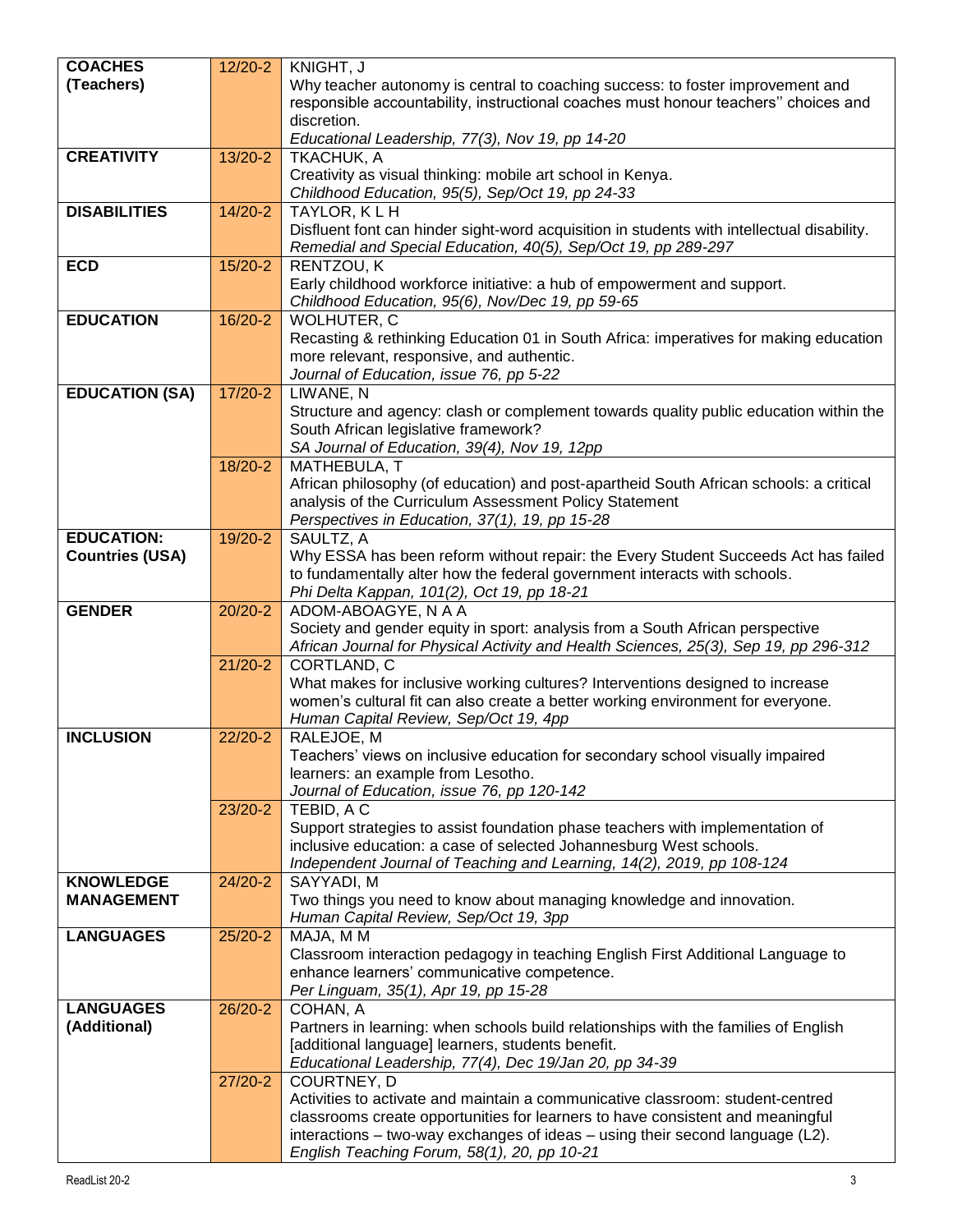|                   | 28/20-2   | NHONGO, R                                                                                 |
|-------------------|-----------|-------------------------------------------------------------------------------------------|
|                   |           | Translanguaging as an instructional method in science and mathematics education in        |
|                   |           | English second language classroom contexts.                                               |
|                   |           | Independent Journal of Teaching and Learning, 14(2), 2019, pp 57-71                       |
| <b>LANGUAGES</b>  | 29/20-2   | DUCKOR, B                                                                                 |
| (Assessment)      |           | 7 high-leverage formative assessment moves to support ELLs: when working in               |
|                   |           | linguistically diverse classrooms, teachers need a framework for monitoring               |
|                   |           | engagement with the content.                                                              |
|                   |           | Educational Leadership, 77(4), Dec 19/Jan 20, pp 46-52                                    |
| <b>LEADERSHIP</b> | $30/20-2$ | SAYYADI, M                                                                                |
|                   |           | Transformational leadership: implementing a knowledge-based approach in                   |
|                   |           | organizations.                                                                            |
|                   |           | Human Capital Review, Nov-Dec 19, 3pp                                                     |
| <b>LEADERSHIP</b> | $31/20-2$ | GILL, J                                                                                   |
| (Principals)      |           | New paradigm for leadership coaching in schools: targeted training for principal          |
|                   |           | coaches can be a difference-maker in school leadership development.                       |
|                   |           | Educational Leadership, 77(3), Nov 19, pp 62-66                                           |
| <b>LEARNING</b>   | 32/20-2   | BOTHA, R J (Nico)                                                                         |
|                   |           | Key attributes of inquiry-based learning: towards effectiveness in South African          |
|                   |           | schools.                                                                                  |
|                   |           | Journal of Educational Studies, 17(2), 18, pp 1-14                                        |
|                   | 33/20-2   | <b>GEDULD, B</b>                                                                          |
|                   |           | Snapshot of teachers' knowledge and teaching behaviour with regard to developing          |
|                   |           | self-regulated learning.                                                                  |
|                   |           | Journal of Education, issue 77, pp 60-78                                                  |
|                   | 34/20-2   | NORDENGREN, C                                                                             |
|                   |           | Goal-setting practices that support a learning culture: having students set their own     |
|                   |           | goals and monitor their progress is most effective when teachers are able to create a     |
|                   |           | culture, rather than follow prescriptive steps.                                           |
|                   |           | Phi Delta Kappan, 101(1), Sep 19, pp 18-23                                                |
| <b>LITERACY</b>   | 35/20-2   | DOMINGUEZ, E                                                                              |
|                   |           | Teaching media literacy: harnessing the charm of storytelling with NUSHU.                 |
|                   |           | Childhood Education, 95(5), Sep/Oct 19, pp 44-48                                          |
|                   | 36/20-2   | <b>MBHALATI, N B</b>                                                                      |
|                   |           | School-based instructional leaders and their capacity to lead literacy instruction in the |
|                   |           | Foundation Phase: findings revealed that school-based instructional leaders lack the      |
|                   |           | literacy knowledge, skills and capacity required to guide and support literacy teachers   |
|                   |           | in their classroom instruction.                                                           |
|                   |           | Journal of Educational Studies, 17(2), 18, pp 105-120                                     |
| <b>MATHS</b>      | 37/20-2   | AFONSO, D                                                                                 |
|                   |           | Children's capacity for algebraic thinking in the early grades: suggest that young        |
|                   |           | learners have the potential to think algebraically when offered opportunities to do so,   |
|                   |           | particularly in terms of recursive and functional thinking when solving pattern           |
|                   |           | problems.                                                                                 |
|                   |           | African Journal of Research in Mathematics, Science and Technology Education,             |
|                   |           | 23(2), Sep 19, pp 219-232                                                                 |
|                   | 38/20-2   | ALBIN, S                                                                                  |
|                   |           | Developing Namibian Grade 8 learners' conceptions of fractions using visual models:       |
|                   |           | to deepen learners' understanding of fractions as a means to represent rational           |
|                   |           | quantities.                                                                               |
|                   |           | African Journal of Research in Mathematics, Science and Technology Education,             |
|                   |           | 23(2), Sep 19, pp 206-218                                                                 |
|                   | 39/20-2   | <b>BARICHELLO, L</b>                                                                      |
|                   |           | Visual representations as a strategy to teach fractions to low-achieving secondary        |
|                   |           | students.                                                                                 |
|                   |           | Mathematics in School, 48(5), Nov 19, pp 9-11                                             |
|                   | 40/20-2   | <b>BUDAK, S</b>                                                                           |
|                   |           | Tools for problem solving and promoting proportional reasoning.                           |
|                   |           | Mathematics in School, 48(4), Sep 19, pp 6-10                                             |
|                   | 41/20-2   | CHIKIWA, C                                                                                |
|                   |           | Teachers' use of verbal language to evoke visualizations in multilingual mathematics      |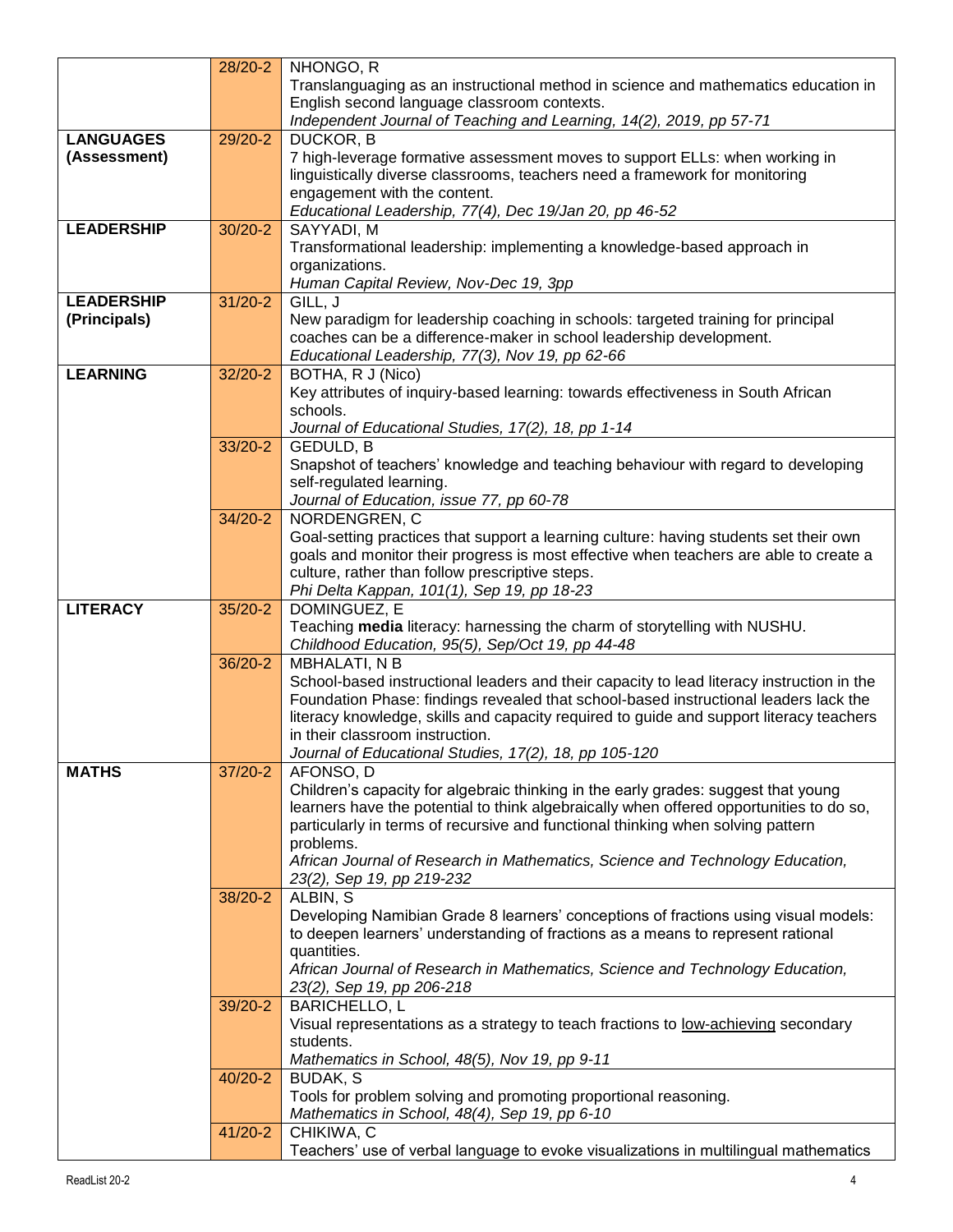|                                       |             | classes: importance of teachers' use of verbal language in multilingual classes where<br>teaching and learning is done in a language other than the learners' first, is crucial.<br>Perspectives in Education, 37(2), 19, pp 124-140 |
|---------------------------------------|-------------|--------------------------------------------------------------------------------------------------------------------------------------------------------------------------------------------------------------------------------------|
|                                       | 42/20-2     | EDGE-SAYER, C                                                                                                                                                                                                                        |
|                                       |             | Motivating for maths mastery: using elements of play, independent and self-directed<br>learning, all within a game-based framework.                                                                                                  |
|                                       |             | Creative Teaching and Learning, 9(2), 19, pp 20-26                                                                                                                                                                                   |
|                                       | 43/20-2     | HAZELL, E<br>Improving Grade R mathematics teaching in South Africa: evidence from an impact                                                                                                                                         |
|                                       |             | evaluation of a province-wide intervention.                                                                                                                                                                                          |
|                                       | 44/20-2     | Journal of Education, issue 76, pp 49-68<br>LONG, C                                                                                                                                                                                  |
|                                       |             | Trends in qualification of South African Mathematics teachers: findings from TIMSS<br>2003, 2011, 2015.                                                                                                                              |
|                                       |             | African Journal of Research in Mathematics, Science and Technology Education,<br>23(3), 19, pp 344-353                                                                                                                               |
|                                       | 45/20-2     | LURY, J                                                                                                                                                                                                                              |
|                                       |             | Reconsidering maths as a creative discipline: approaching maths problems while<br>deepening creativity.                                                                                                                              |
|                                       |             | Creative Teaching and Learning, 9(2), 19, pp 14-18                                                                                                                                                                                   |
|                                       | 46/20-2     | MACHABA, F<br>Mathematics and Mathematical Literacy on the career podium - sharing gold? :                                                                                                                                           |
|                                       |             | purpose is not to pull down the image and value of M, but to raise the popular image                                                                                                                                                 |
|                                       |             | and perceived value of ML to the level of a dignified partner in the mathematics                                                                                                                                                     |
|                                       |             | education gallery.<br>African Journal of Research in Mathematics, Science and Technology Education,                                                                                                                                  |
|                                       |             | 23(3), 19, pp 263-375                                                                                                                                                                                                                |
|                                       | 47/20-2     | SERI, M<br>Introducing QR coding into the mathematics classroom: one of many ways to                                                                                                                                                 |
|                                       |             | capitalize on this technology in an educationally meaningful way.<br>Learning & Teaching Mathematics, no 27, Dec 19, pp 12-16                                                                                                        |
|                                       | 48/20-2     | TAP, WD                                                                                                                                                                                                                              |
|                                       |             | Using humour for generating and maintaining interest in mathematics among<br>secondary school students in South Sudan re-settled communities.                                                                                        |
|                                       |             | African Journal of Research in Mathematics, Science and Technology Education,                                                                                                                                                        |
| <b>MENTORS</b>                        | 49/20-2     | 23(2), Sep 19, pp 244-253<br>STANULIS, RN                                                                                                                                                                                            |
|                                       |             | Mentoring as more than "cheerleading": looking at educative mentoring practices                                                                                                                                                      |
|                                       |             | through mentors′ eyes.                                                                                                                                                                                                               |
| <b>PHYSICAL</b>                       | $50/20 - 2$ | Journal of Teacher Education, 70(5), Nov/Dec 19, pp 526-537<br>STOTT, A E                                                                                                                                                            |
| <b>SCIENCES</b>                       |             | Efficacy of an extracurricular inquiry programme on grade 8 and 9 South African low                                                                                                                                                  |
|                                       |             | quintile learners' science learning<br>African Journal of Research in Mathematics, Science and Technology Education,                                                                                                                 |
|                                       |             | 23(2), Sep 19, pp 157-168                                                                                                                                                                                                            |
| <b>PLAY</b>                           | $51/20-2$   | LONDON, R A<br>Right to play: eliminating the opportunity gap in elementary school recess: denying                                                                                                                                   |
|                                       |             | students access to safe, healthy, and inclusive recess deprives them of important                                                                                                                                                    |
|                                       |             | physical, social, and emotional benefits.                                                                                                                                                                                            |
| <b>PROFESSIONAL</b>                   | $52/20-2$   | Phi Delta Kappan, 101(3), Nov 19, pp 48-52<br>LETLOENYANE, D M                                                                                                                                                                       |
| <b>DEVELOPMENT</b>                    |             | School-based professional development interventions: the effects of a lesson study                                                                                                                                                   |
|                                       |             | approach for mathematics teachers.<br>Independent Journal of Teaching and Learning, 15(1), 2019, pp 63-75                                                                                                                            |
| <b>PROFESSIONAL</b>                   | 53/20-2     | PRENGER, R                                                                                                                                                                                                                           |
| <b>LEARNING</b><br><b>COMMUNITIES</b> |             | Effects of networked professional learning communities: 23 networked professional                                                                                                                                                    |
|                                       |             | learning communities in the Dutch context.<br>Journal of Teacher Education, 70(5), Nov/Dec 19, pp 441-452                                                                                                                            |
|                                       | 54/20-2     | SUTTON, PS                                                                                                                                                                                                                           |
|                                       |             | Investigating the role of social status in teacher collaborative groups.<br>Journal of Teacher Education, 70(4), Sep/Oct 19, pp 347-359                                                                                              |
|                                       |             |                                                                                                                                                                                                                                      |